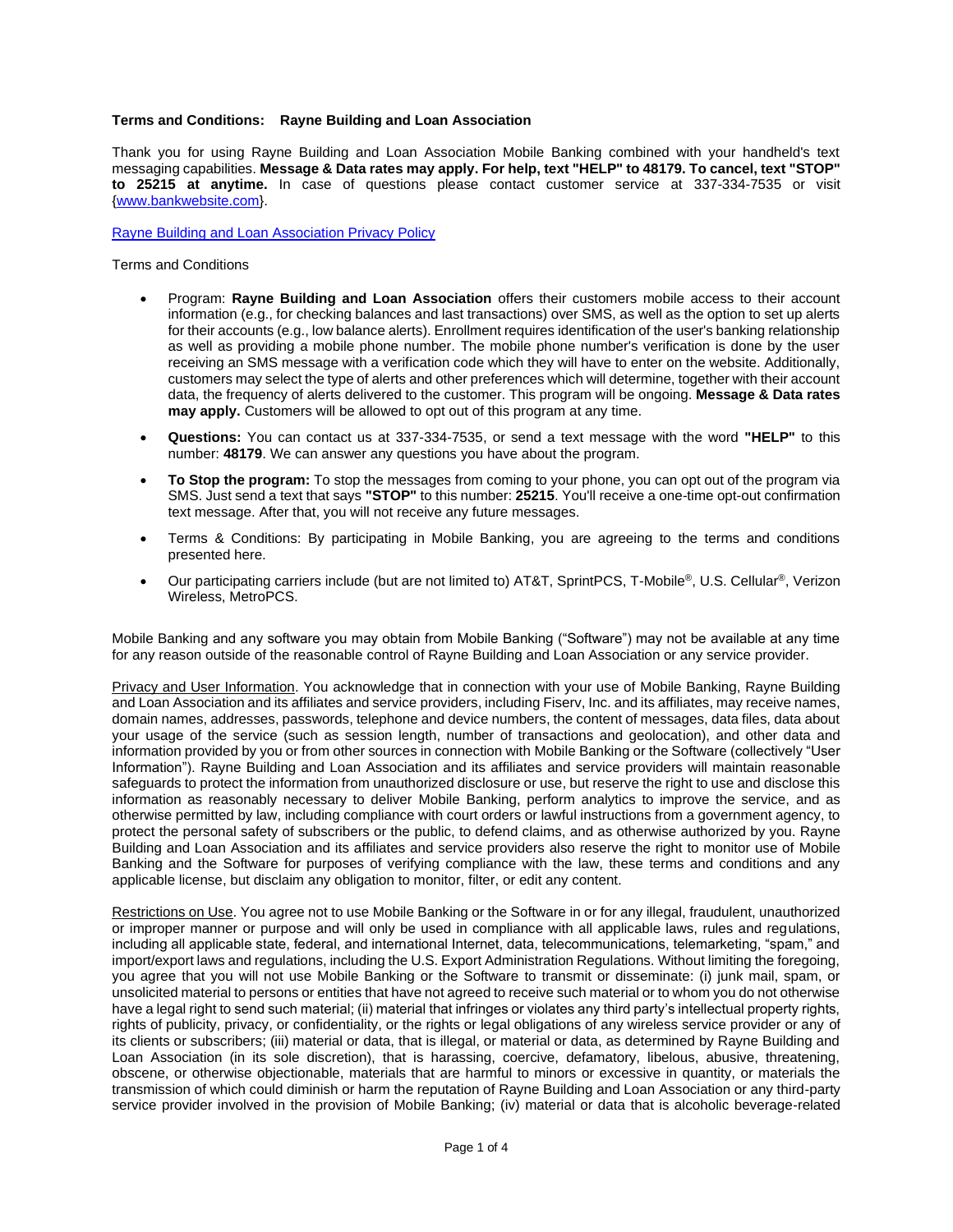(e.g., beer, wine, or liquor), tobacco-related (e.g., cigarettes, cigars, pipes, chewing tobacco), guns or weapons-related (e.g., firearms, bullets), illegal drugs-related (e.g., marijuana, cocaine), pornographic-related (e.g., adult themes, sexual content), crime-related (e.g., organized crime, notorious characters), violence-related (e.g., violent games), deathrelated (e.g., funeral homes, mortuaries), hate-related (e.g. racist organizations), gambling-related (e.g., casinos, lotteries), specifically mentions any wireless carrier or copies or parodies the products or services of any wireless carrier; (v) viruses, Trojan horses, worms, time bombs, cancelbots, or other computer programming routines that are intended to damage, detrimentally interfere with, surreptitiously intercept or expropriate any system, data, or personal information; (vi) any material or information that is false, misleading, or inaccurate; (vii) any material that would expose Rayne Building and Loan Association, any third-party service provider involved in providing Mobile Banking, or any other third party to liability; or (viii) any signal or impulse that could cause electrical, magnetic, optical, or other technical harm to the equipment or facilities of Fiserv or any third party. You agree that you will not attempt to: (a) access any software or services for which your use has not been authorized; or (b) use or attempt to use a third party's account; or (c) interfere in any manner with the provision of Mobile Banking or the Software, the security of Mobile Banking or the Software, or other customers of Mobile Banking or the Software; or (d) otherwise abuse Mobile Banking or the Software.

Use of Google Maps: You agree to abide by the Google terms and conditions of use found at [http://maps.google.com/help/terms\\_maps.html](http://maps.google.com/help/terms_maps.html) and the Google Legal Notices found at [http://www.maps.google.com/help/legal notices\\_maps.html,](http://www.maps.google.com/help/legal%20notices_maps.html) or other URLs as may be updated by Google.

## Card Controls Additional Terms.

The following supplemental Terms of Use ("Supplement") applies to the card controls feature ("Card Controls") within the Mobile Banking mobile application ("Mobile Banking App"), notwithstanding anything in the Agreement to the contrary. The Supplement only applies to Card Controls. If Card Controls are not available to you, then this Supplement does not apply. To the extent there is any conflict between the terms of the Agreement and this Supplement with respect to Card Controls, then the terms in this Supplement shall apply.

- 1. The Card Controls feature is only available for debit cards issued by Rayne Building and Loan Association that you register within the Mobile Banking App.
- 2. The Card Controls alerts and controls you set through use of the Mobile Banking App may continue to apply, even if you delete the Mobile Banking App or remove it from your mobile device. Please contact Rayne Building and Loan Association to discontinue the alerts and controls.
- 3. Certain Card Control functionality within the Mobile Banking App may not be available for all transactions. Controls and alerts based on the location of the mobile device where the Mobile Banking App is installed or the location of the merchant where the card is being attempted for use may not apply appropriately to cardnot-present transactions or transactions where the actual location of the merchant differs from the merchant's registered address.
- 4. Card Controls may enable access to Rayne Building and Loan Association and third parties' services and web sites, including GPS locator websites, such as Google's. Use of such services may require Internet access and that you accept additional terms and conditions applicable thereto.
- 5. To the extent this Mobile Banking App allows you to access third party services, Rayne Building and Loan Association, and those third parties, as applicable, reserve the right to change, suspend, remove, or disable access to any of those services at any time without notice. In no event will we be liable for the removal of or disabling of access to any such services. We may also impose limits on the use of or access to certain services, in any case and without notice or liability.
- 6. THE MOBILE BANKING APP, THE SERVICES AND RELATED DOCUMENTATION ARE PROVIDED "AS IS" WITHOUT WARRANTY OF ANY KIND, EITHER EXPRESSED OR IMPLIED, INCLUDING, BUT NOT LIMITED TO, THE IMPLIED WARRANTIES OF TITLE, MERCHANTABILITY, FITNESS FOR A PARTICULAR PURPOSE, AND NON- INFRINGEMENT. IN PARTICULAR, WE DO NOT GUARANTEE CONTINUOUS, UNINTERRUPTED OR SECURE ACCESS TO ANY PART OF OUR SERVICE, AND OPERATION OF THE MOBILE BANKING APP OR THE SERVICES MAY BE INTERFERED WITH BY NUMEROUS FACTORS OUTSIDE OF OUR CONTROL. SOME STATES DO NOT ALLOW THE DISCLAIMER OF CERTAIN IMPLIED WARRANTIES, SO THE FOREGOING DISCLAIMERS MAY NOT APPLY TO YOU TO THE EXTENT THEY ARE PROHIBITED BY STATE LAW.
- 7. Limitation of Liability. YOU ACKNOWLEDGE AND AGREE THAT FROM TIME TO TIME, THE MOBILE BANKING APP AND THE SERVICES MAY BE DELAYED, INTERRUPTED OR DISRUPTED FOR AN INDETERMINATE AMOUNT OF TIME DUE TO CIRCUMSTANCES BEYOND OUR REASONABLE CONTROL, INCLUDING BUT NOT LIMITED TO ANY INTERRUPTION, DISRUPTION OR FAILURE IN THE PROVISION OF THE SERVICES, WHETHER CAUSED BY STRIKES, POWER FAILURES, EQUIPMENT MALFUNCTIONS, INTERNET DISRUPTION OR OTHER REASONS. IN NO EVENT SHALL WE OR OUR AFFILIATES OR LICENSORS OR CONTRACTORS OR THE EMPLOYEES OR CONTRACTORS OF ANY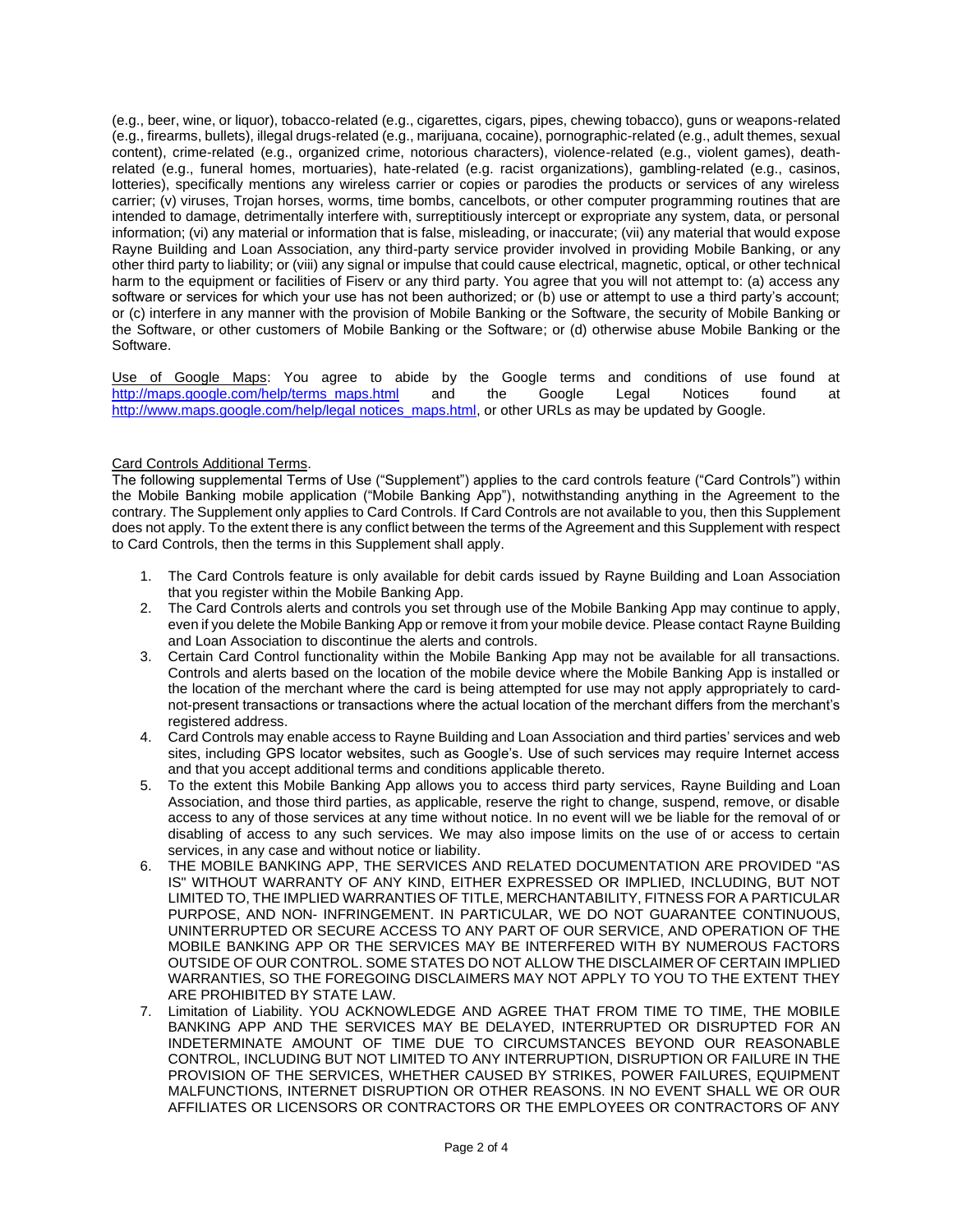OF THESE, BE LIABLE FOR ANY CLAIM ARISING FROM OR RELATED TO THE SERVICES THAT IS CAUSED BY OR ARISES OUT OF ANY SUCH DELAY, INTERRUPTION, DISRUPTION OR SIMILAR FAILURE. IN NO EVENT SHALL WE OR OUR AFFILIATES OR LICENSORS OR CONTRACTORS OR THE EMPLOYEES OR CONTRACTORS OF ANY OF THESE, BE LIABLE FOR ANY INDIRECT, SPECIAL, INCIDENTAL, CONSEQUENTIAL, PUNITIVE OR EXEMPLARY DAMAGES, OR LOSS OF GOODWILL OR LOST PROFITS (EVEN IF ADVISED OF THE POSSIBILITY THEREOF) ARISING IN ANY WAY OUT OF THE INSTALLATION, USE, OR MAINTENANCE OF THE MOBILE BANKING APP, OR THE SERVICES, OR THE WEBSITES THROUGH WHICH THE MOBILE BANKING APP OR THE SERVICE OFFERED, EVEN IF SUCH DAMAGES WERE REASONABLY FORESEEABLE AND NOTICE WAS GIVEN REGARDING THEM. IN NO EVENT SHALL WE OR OUR AFFILIATES OR LICENSORS OR CONTRACTORS OR THE EMPLOYEES OR CONTRACTORS OF ANY OF THESE BE LIABLE FOR ANY CLAIM, ARISING FROM OR RELATED TO THE MOBILE BANKING APP, THE SERVICES OR THE WEBSITE THROUGH WHICH THE APP OR THE SERVICES IS OFFERED, THAT YOU DO NOT STATE IN WRITING IN A COMPLAINT FILED IN A COURT OR ARBITRATION PROCEEDING WITHIN TWO (2) YEARS OF THE DATE THAT THE EVENT GIVING RISE TO THE CLAIM OCCURRED. THESE LIMITATIONS WILL APPLY TO ALL CAUSES OF ACTION, WHETHER ARISING FROM BREACH OF CONTRACT, TORT (INCLUDING NEGLIGENCE) OR ANY OTHER LEGAL THEORY. OUR AGGREGATE LIABILITY, AND THE AGGREGATE LIABILITY OF OUR AFFILIATES AND LICENSORS AND CONTRACTORS AND THE EMPLOYEES AND CONTRACTORS OF EACH OF THESE, TO YOU AND ANY THIRD PARTY FOR ANY AND ALL CLAIMS OR OBLIGATIONS RELATING TO THIS AGREEMENT SHALL BE LIMITED TO DIRECT OUT OF POCKET DAMAGES UP TO A MAXIMUM OF \$500 (FIVE HUNDRED DOLLARS). SOME STATES DO NOT ALLOW THE EXCLUSION OR LIMITATION OF INCIDENTAL OR CONSEQUENTIAL DAMAGES SO THE ABOVE LIMITATION OR EXCLUSION MAY NOT APPLY TO YOU.

8. Unless our account agreement with you states otherwise, this Agreement shall be governed by and construed in accordance with the laws of the State in which you reside, without regard to its conflicts of laws provisions. To the extent that the terms of this Agreement conflict with applicable state or federal law, such state or federal law shall replace such conflicting terms only to the extent required by law. Unless expressly stated otherwise, all other terms of this Agreement shall remain in full force and effect.

## Alerts Additional Terms.

The following Alerts terms and conditions ("Alerts Terms of Use") only apply to the Alerts feature (as defined below). If Alerts are not available to you, then this Alerts Terms of Use does not apply. To the extent there is any conflict between the terms of the Agreement and this Alerts Terms of Use with respect to Alerts, then the terms in this Alerts Terms of Use shall apply.

Alerts. Your enrollment in **Rayne Building and Loan Association** Online Banking and/or Mobile Banking (the "**Service**") includes enrollment to receive transaction alerts and notifications ("**Alerts**"). Alerts are electronic notices from us that contain transactional information about your **Rayne Building and Loan Association** account(s). Alerts are provided within the following categories:

- **Mandatory Alerts** provide you with important account notifications, such as information about changes to your Online Banking password, PIN, or login information. You do not have the option to suppress these Mandatory Alerts.
- **Account Alerts** provide you with notification of important account activities or when certain changes are made to your Service accounts. These Alerts are automatically activated for you. Although you may suppress these Account Alerts, we strongly recommend that you do not do so because they provide important information related to your Service accounts.
- **Additional Alerts** must be activated by you to be enabled. These Additional Alerts can be accessed from the **More menu** within **Rayne Building and Loan Association** Mobile Banking.

Account Alerts and Additional Alerts must be managed and/or added online through the Service. You cannot maintain all Alerts through your mobile device. We may add new Alerts from time to time, or cancel old Alerts. We usually notify you when we cancel Alerts, but are not obligated to do so. Rayne Building and Loan Association reserves the right to terminate its Alerts service at any time without prior notice to you.

Methods of Delivery. We may provide Alerts through one or more channels ("**EndPoints**"): (a) a mobile device, by text message; (b) a mobile device, by push notification; (c) an email account, by an e-mail message; or (d) your **Rayne Building and Loan Association** Online Banking message in-box, by an e-mail message. You agree to receive Alerts through these EndPoints, and it is your responsibility to determine that each of the service providers for the EndPoints described in (a) through (c) above supports the email, push notification, and text message Alerts provided through the